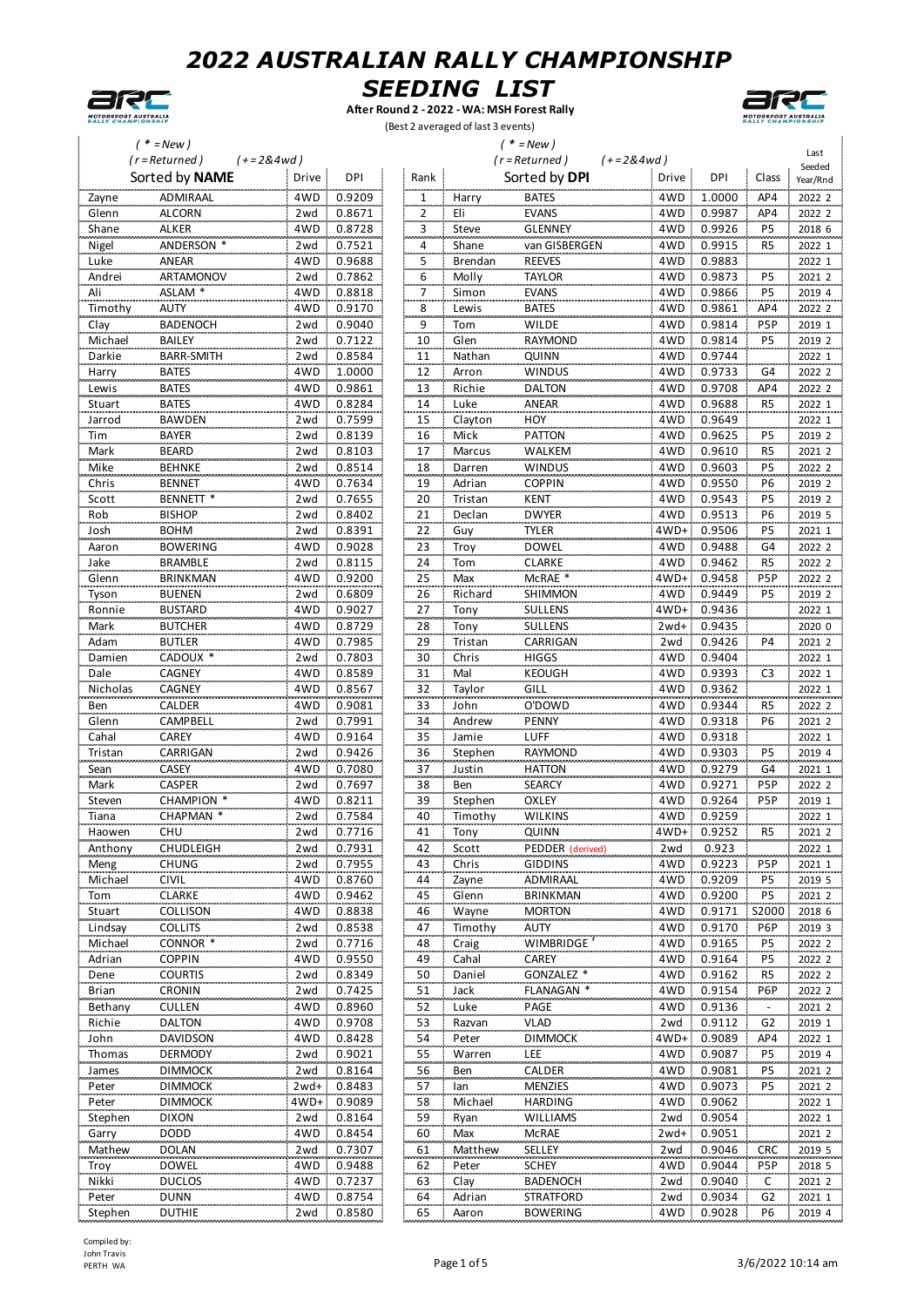



**After Round 2 - 2022 - WA: MSH Forest Rally** (Best 2 averaged of last 3 events)



|              | $'$ * = New )                             |                | $(* = New)$ |              |                     |             |        |                  |                |  |
|--------------|-------------------------------------------|----------------|-------------|--------------|---------------------|-------------|--------|------------------|----------------|--|
|              | $(r = Returned)$                          | $(+=2&4wd)$    |             |              | $(r = Returned)$    | $(+=2&4wd)$ |        |                  | Last<br>Seeded |  |
|              | Sorted by NAME                            | Drive<br>DPI   | Rank        |              | Sorted by DPI       | Drive       | DPI    | Class            | Year/Rnd       |  |
| Declan       | <b>DWYER</b>                              | 4WD<br>0.9513  | 66          | Ronnie       | <b>BUSTARD</b>      | 4WD         | 0.9027 | P <sub>5</sub>   | 2022 2         |  |
| Thomas       | <b>EASTON</b>                             | 2wd<br>0.6989  | 67          | Justin       | WALKER              | 2wd         | 0.9026 | CRC              | 2019 4         |  |
| Rob          | <b>EDGE</b>                               | 4WD<br>0.8451  | 68          | Luke         | SYTEMA              | 2wd         | 0.9025 | <b>CRC</b>       | 2019 4         |  |
| Glynn        | <b>ELLIOTT</b>                            | 0.8786<br>4WD  | 69          | Thomas       | <b>DERMODY</b>      | 2wd         | 0.9021 | P4               | 2021 1         |  |
| Eli          | <b>EVANS</b>                              | 4WD<br>0.9987  | 70          | Ron          | <b>MOORE</b>        | 4WD         | 0.9015 | P6               | 2020 0         |  |
| Simon        | <b>EVANS</b>                              | 4WD<br>0.9866  | 71          | Ivan         | <b>REGESTER</b>     | 4WD         | 0.9014 | P <sub>5</sub>   | 2019 4         |  |
| Peter        | <b>EWING</b>                              | 4WD<br>0.8179  | 72          | Craig        | RANDO               | 4WD         | 0.9010 | P <sub>5</sub> P | 2022 2         |  |
| Keith        | <b>FACKRELL</b>                           | 0.8083<br>2wd  | 73          | Justin       | <b>GRIFFIN</b>      | 4WD         | 0.8997 |                  | 2021 1         |  |
| David        | <b>FARNWORTH</b>                          | 0.8465<br>2wd  | 74          | Bodie        | READING             | 4WD<br>-7   | 0.8985 | P6               | 2019 3         |  |
| Conor        | FERGUSSON                                 | 4WD<br>0.8576  | 75          | Kody         | <b>REYNOLDS</b>     | 4WD         | 0.8982 | P <sub>5</sub> P | 2022 2         |  |
| <b>Bruce</b> | <b>FIELD</b>                              | 0.8293<br>2wd  | 76          | Jack         | <b>MONKHOUSE</b>    | 2wd         | 0.8976 | C <sub>2</sub>   | 2018 6         |  |
| Richard      | <b>FINCHAM</b>                            | 4WD<br>0.7921  | 77          | Alex         | RULLO <sup>*</sup>  | 4WD         | 0.8971 | P <sub>5</sub> P | 2022 2         |  |
| Steve        | <b>FISHER</b>                             | 4WD<br>0.8166  | 78          | Peter        | RULLO <sup>*</sup>  | 4WD         | 0.8968 | AP4              | 2022 2         |  |
| Christopher  | FITZGERALD                                | 4WD<br>0.7844  | 79          | Jamie        | <b>POHLNER</b>      | 4WD         | 0.8965 | P <sub>5</sub>   | 2019 5         |  |
| Jack         | FLANAGAN <sup>*</sup>                     | 4WD<br>0.9154  | 80          | Tony         | QUINN               | $2wd+$      | 0.8962 | Invit            | 2018 6         |  |
| Gregory      | <b>FLOOD</b>                              | 2wd<br>0.8283  | 81          | Bethany      | <b>CULLEN</b>       | 4WD<br>÷.   | 0.8960 |                  | 2022 1         |  |
| Peter        | <b>FLOOD</b>                              | 4WD<br>0.8877  | 82          | Riley        | <b>WALTERS</b>      | 4WD         | 0.8931 |                  | 2022 1         |  |
| Peter        | <b>FLYNN</b>                              | 0.7366<br>2wd  | 83          | Sean         | <b>McALOON</b>      | 2wd         | 0.8919 |                  | 2022 1         |  |
| Declan       | <b>FOLEY</b>                              | 0.7793<br>2wd  | 84          | <b>Brian</b> | NEILL               | 2wd         | 0.8907 | C                | 2021 2         |  |
| Rod          | <b>FOWLER</b>                             | 0.7992<br>2wd  | 85          | <b>Brett</b> | <b>STEPHENS</b>     | 2wd         | 0.8901 | Classic          | 2018 3         |  |
|              | William (Bill) FULTON                     | 4WD<br>0.7957  | 86          | lan          | <b>MARTIN</b>       | 4WD         | 0.8891 | P <sub>5</sub>   | 2019 4         |  |
| Richard      | GALLEY                                    | 0.8863<br>4WD  | 87          | Peter        | <b>FLOOD</b>        | 4WD         | 0.8877 | P <sub>5</sub> P | 2019 1         |  |
| Paul         | <b>GEORGE</b>                             | 0.8186<br>2wd  | 88          | Tony         | <b>MOORE</b>        | 2wd         | 0.8871 | P <sub>4</sub>   | 2019 4         |  |
| Chris        | <b>GIDDINS</b>                            | 4WD<br>0.9223  | 89          | Dave         | THOMAS <sup>3</sup> | 4WD         | 0.8869 | P6P              | 2022 2         |  |
| Shaun        | GILL                                      | 4WD<br>0.8537  | 90          | Richard      | GALLEY              | 4WD         | 0.8863 |                  | 2020 0         |  |
| Taylor       | GILL                                      | 4WD<br>0.9362  | 91          | Garry        | <b>WHITTLE</b>      | 4WD         | 0.8851 | P <sub>5</sub> P | 2022 2         |  |
| Andrew       | <b>GLEESON</b>                            | 2wd<br>0.8571  | 92          | Stuart       | COLLISON            | 4WD         | 0.8838 |                  | 2022 1         |  |
| Steve        | <b>GLENNEY</b>                            | 0.9926<br>4WD  | 93          | Kurt         | <b>WYLIE</b>        | 4WD         | 0.8837 | P5               | 2019 3         |  |
| Daniel       | GONZALEZ <sup>'</sup>                     | 4WD<br>0.9162  | 94          | Ali          | ASLAM <sup>*</sup>  | 4WD         | 0.8818 | P <sub>5</sub> P | 2022 2         |  |
| Robert       | <b>GORST</b>                              | 0.8089<br>2wd  | 95          | Guy          | <b>TYLER</b>        | $2wd+$      | 0.8806 |                  | 2022 1         |  |
| Nic          | GRAVE                                     | 4WD<br>0.8650  | 96          | Rob          | <b>HUNT</b>         | 4WD         | 0.8796 | P <sub>6</sub>   | 2019 5         |  |
| lan          | <b>GRIFFIN</b>                            | 0.7179<br>2wd  | 97          | Glynn        | <b>ELLIOTT</b>      | 4WD         | 0.8786 | P <sub>5</sub> P | 2018 6         |  |
| Justin       | <b>GRIFFIN</b>                            | 4WD<br>0.8997  | 98          | Mark         | WILLS               | 4WD         | 0.8767 | P <sub>5</sub>   | 2022 1         |  |
| Martin       | GRIGG                                     | 0.8220<br>4WD  | 99          | Andrew       | <b>WYLIE</b>        | 4WD         | 0.8761 | P <sub>5</sub>   | 2019 3         |  |
| Terry        | <b>GUNTER</b>                             | 2wd<br>0.7773  | 100         | Michael      | CIVIL               | 4WD         | 0.8760 | P <sub>5</sub> P | 2019 1         |  |
| Keith        | <b>HAMILTON *</b>                         | 4WD<br>0.8503  | 101         | Peter        | <b>DUNN</b>         | 4WD         | 0.8754 | P <sub>6</sub>   | 2019 2         |  |
| Michael      | <b>HARDING</b>                            | 0.9062<br>4WD  | 102         | Doug         | <b>WRIGHT</b>       | 4WD         | 0.8748 | P5               | 2019 2         |  |
| Carwyn       | <b>HARRIES</b>                            | 0.8675<br>4WD  | 103         | Mark         | <b>BUTCHER</b>      | 4WD         | 0.8729 | P <sub>5</sub> P | 2019 3         |  |
| Hugh         | <b>HARMER</b>                             | 0.7812<br>2wd+ | 104         | Shane        | <b>ALKER</b>        | 4WD         | 0.8728 | P <sub>5</sub> P | 2018 5         |  |
| Hugh         | HARMER *                                  | 4WD+<br>0.8043 | 105         | Caoimhin     | MacGHIRR *          | 4WD         | 0.8726 | P <sub>5</sub> P | 2022 2         |  |
| Justin       | HATTON                                    | 4WD 0.9279     | 106         | Adam         | KAPLAN              | 2wd         | 0.8714 | G2               | 2020 0         |  |
| Ben          | <b>HAYES</b>                              | 0.8047<br>2wd  | 107         | David        | <b>WRIGHT</b>       | 4WD+        | 0.8711 |                  | 2020 0         |  |
| Craig        | <b>HAYSMAN</b>                            | 0.8549<br>2wd  | 108         | Benjamin     | PERARD              | 4WD         | 0.8711 | P <sub>5</sub> P | 2019 1         |  |
| Paul         | HEENAN                                    | 4WD<br>0.8641  | 109         | Rick         | POWELL              | 4WD         | 0.8710 | P5               | 2019 5         |  |
| Jesse        | <b>HEITMANN</b>                           | 0.8108<br>2wd  | 110         | Craig        | <b>PUZEY</b>        | 4WD         | 0.8697 | C4               | 2022 2         |  |
| Alex         | <b>HENDRIKS</b>                           | 0.8529<br>4WD  | 111         | Todd         | WEBSTER             | 4WD         | 0.8696 | P5               | 2021 2         |  |
| Warren       | <b>HENDRY</b>                             | 0.7263<br>2wd  | 112         | Tim          | VALANTINE           | 2wd         | 0.8686 |                  | 2021 1         |  |
| Cameron      | <b>HENRY</b>                              | 4WD<br>0.8383  | 113         | Michael      | JOSS                | 2wd         | 0.8677 | CRC              | 2019 1         |  |
| Michael      | <b>HEUCHAN</b>                            | 4WD<br>0.8675  | 114         | Carwyn       | <b>HARRIES</b>      | 4WD         | 0.8675 | P <sub>6</sub>   | 2019 5         |  |
| Chris        | <b>HIGGS</b>                              | 4WD<br>0.9404  | 115         | Michael      | <b>HEUCHAN</b>      | 4WD         | 0.8675 | P <sub>6</sub>   | 2019 2         |  |
| Tim          | HILES <sup>*</sup>                        | 4WD<br>0.8592  | 116         | Gerard       | <b>McCONKEY</b>     | 4WD         | 0.8674 | P <sub>5</sub> P | 2020 0         |  |
| Simon        | <b>HOFF</b>                               | 0.8592<br>2wd  | 117         | Glenn        | <b>ALCORN</b>       | 2wd         | 0.8671 | <b>CRC</b>       | 2022 2         |  |
| Shaun        | <b>HOLDEN</b>                             | 0.7690<br>2wd  | 118         | Nic          | <b>GRAVE</b>        | 4WD         | 0.8650 | P <sub>5</sub>   | 2019 3         |  |
| Geoff        | <b>HOLLOWAY</b>                           | 0.7277<br>2wd  | 119         | Dylan        | KING                | 2wd         | 0.8645 | <b>CRC</b>       | 2019 1         |  |
| Stephen      | <b>HOROBIN</b>                            | 0.8633<br>2wd  | 120         | Paul         | <b>HEENAN</b>       | 4WD         | 0.8641 | P6P              | 2018 5         |  |
| Clayton      | HOY                                       | 4WD<br>0.9649  | 121         | Barry        | <b>McGUINNESS</b>   | 4WD         | 0.8634 | P6P              | 2019 1         |  |
| Terry        | <b>HUGHES</b>                             | 0.7510<br>2wd  | 122         | Stephen      | <b>HOROBIN</b>      | 2wd         | 0.8633 | P3               | 2018 3         |  |
| Mark         | <b>HUITENGA</b>                           | 0.7074<br>2wd  | 123         | Nathan       | <b>NEWTON</b>       | 2wd         | 0.8628 | P4               | 2019 3         |  |
| Rob          | <b>HUNT</b><br><b>IDDLES</b> <sup>r</sup> | 4WD<br>0.8796  | 124         | Phil         | <b>THOMAS</b>       | 2wd         | 0.8621 | <b>CRC</b>       | 2021 2         |  |
| Graham       |                                           | 4WD<br>0.8266  | 125         | Wayne        | <b>MASON</b>        | 2wd         | 0.8604 | Classic          | 2019 5         |  |
| Simon        | <b>JANSEN</b>                             | 4WD<br>0.8468  | 126         | <b>Brad</b>  | <b>TILL</b>         | 4WD         | 0.8597 | P6               | 2019 4         |  |
| Troy         | <b>JOHNSON</b>                            | 4WD<br>0.8320  | 127         | Simon        | <b>HOFF</b>         | 2wd         | 0.8592 | P3               | 2019 5         |  |
| Michael      | <b>JOSS</b>                               | 0.8677<br>2wd  | 128         | Tim          | HILES <sup>*</sup>  | 4WD         | 0.8592 | P <sub>6</sub> P | 2022 2         |  |
| Adam         | KAPLAN                                    | 2wd<br>0.8714  | 129         | Dale         | CAGNEY              | 4WD.        | 0.8589 | P6P              | 2018 5         |  |
| Mark         | KELTIE                                    | 4WD 0.8049     | 130         | Daniel       | <b>TRAVERSO</b>     | 4WD 0.8587  |        | P <sub>5</sub>   | 2019 3         |  |

Compiled by: John Travis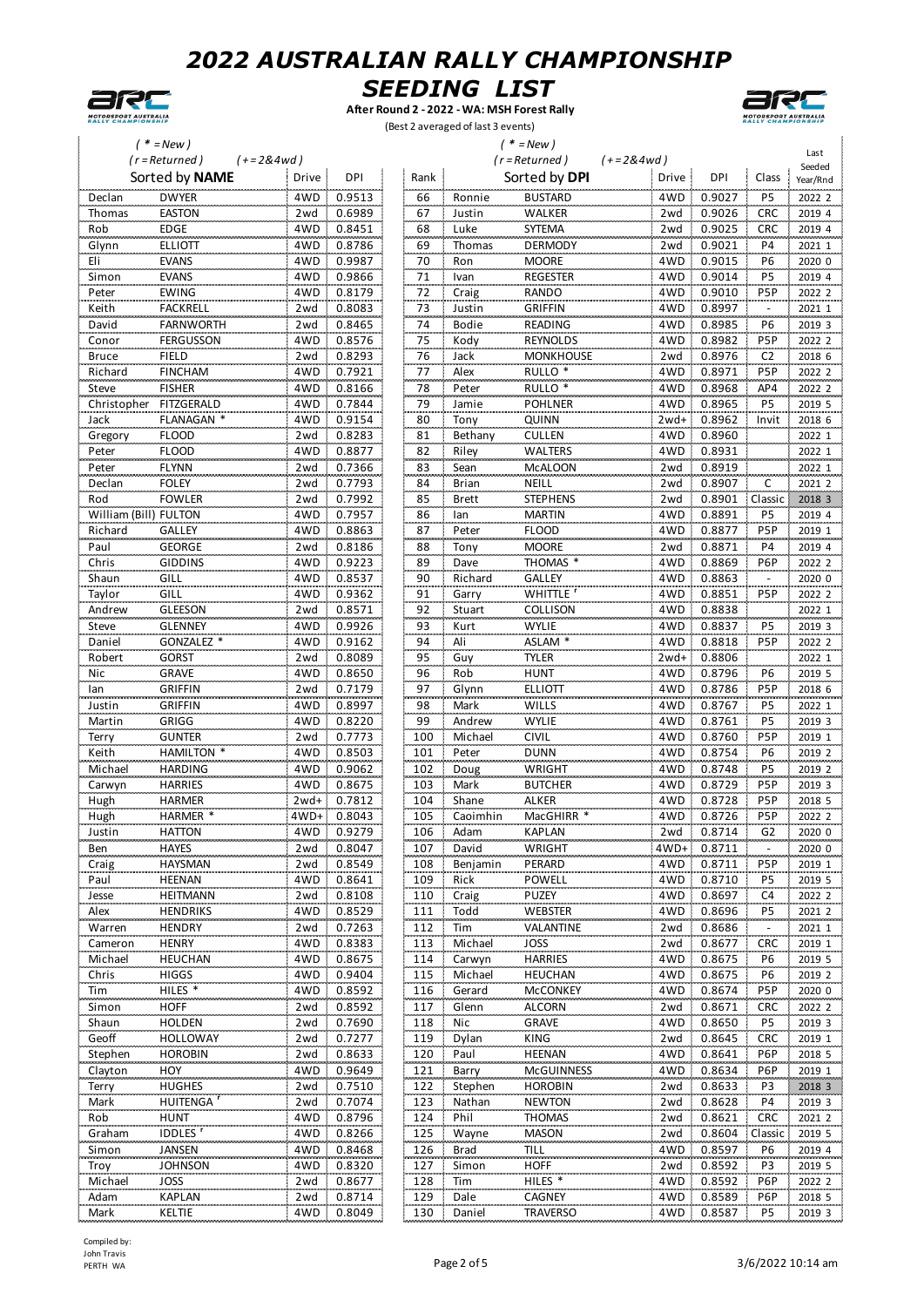



**After Round 2 - 2022 - WA: MSH Forest Rally** (Best 2 averaged of last 3 events)



| $'$ * = New ) |                                    |                      |        |      | $(* = New)$<br>$(r = Returned)$ |                            |                      |             |                          |                    |  |
|---------------|------------------------------------|----------------------|--------|------|---------------------------------|----------------------------|----------------------|-------------|--------------------------|--------------------|--|
|               | $(r = Returned)$<br>Sorted by NAME | $(+=2&4wd)$<br>Drive | DPI    | Rank |                                 | Sorted by DPI              | $(+=2&4wd)$<br>Drive | <b>DPI</b>  | Class                    | Seeded<br>Year/Rnd |  |
| Braeden       | <b>KENDRICK</b>                    | 2wd                  | 0.8503 | 131  | Darkie                          | <b>BARR-SMITH</b>          | 2wd                  | 0.8584      |                          |                    |  |
| Tristan       | <b>KENT</b>                        | 4WD                  | 0.9543 | 132  | Ben                             | <b>NEWMAN</b>              | 4WD                  | 0.8583      | $\overline{PS}$          | 2020 0<br>2019 3   |  |
| Mal           | <b>KEOUGH</b>                      | 4WD                  | 0.9393 | 133  | Alex                            | <b>WHITE</b>               | 2wd                  | 0.8582      | C <sub>1</sub>           | 2022 2             |  |
| Dylan         | KING                               | 2wd                  | 0.8645 | 134  | Stephen                         | <b>DUTHIE</b>              | 2wd                  | 0.8580      | P4                       | 2019 2             |  |
| Paul          | <b>KNOPKA</b>                      | 4WD                  | 0.8427 | 135  | Conor                           | FERGUSSON                  | 4WD                  | 0.8576      |                          | 2022 1             |  |
| Tim           | <b>KULHANEK</b>                    | 4WD                  | 0.8060 | 136  | Wayne                           | RICHARDSON                 | 4WD                  | 0.8573      | P <sub>6</sub> P         | 2019 1             |  |
| Mark          | KYLE                               | 2wd                  | 0.8023 | 137  | Andrew                          | <b>GLEESON</b>             | 2wd                  | 0.8571      | <b>CRC</b>               | 2018 5             |  |
| <b>Bruce</b>  | LAKE                               | 2wd                  | 0.7205 | 138  | Nicholas                        | CAGNEY                     | 4WD                  | 0.8567      | P6P                      | 2018 5             |  |
| Donald        | LAKE                               | 2wd                  | 0.7570 | 139  | Dean                            | <b>RIDGE</b>               | 2wd                  | 0.8567      |                          | 2022 1             |  |
| Michael       | LEAVY                              | 2wd                  | 0.7654 | 140  | Gary                            | MILLS *                    | 2wd                  | 0.8560      | <b>CRC</b>               | 2022 2             |  |
| Warren        | LEE                                | 4WD                  | 0.9087 | 141  | Mark                            | <b>POVEY</b>               | 2wd                  | 0.8558      | <b>CRC</b>               | 2019 5             |  |
| Neil          | LENIHAN *                          | 4WD                  | 0.8107 | 142  | Kristian                        | <b>WOHLSTADT</b>           | 4WD                  | 0.8555      | P <sub>6</sub>           | 2019 5             |  |
| Jason         | LENNANE                            | 2wd                  | 0.8431 | 143  | Craig                           | <b>HAYSMAN</b>             | 2wd                  | 0.8549      | C <sub>2</sub>           | 2019 5             |  |
| Crichton      | LEWIS                              | 4WD                  | 0.8336 | 144  | Darren                          | <b>SWEENEY</b>             | 4WD                  | 0.8542      | C <sub>5</sub>           | 2022 1             |  |
| Jamie         | LUFF                               | 4WD                  | 0.9318 | 145  | Lindsay                         | <b>COLLITS</b>             | 2wd                  | 0.8538      | <b>P4</b>                | 2018 6             |  |
| Declan        | MADIGAN <sup>*</sup>               | 4WD                  | 0.8047 | 146  | Shaun                           | GILL                       | 4WD                  | 0.8537      | P6                       | 20212              |  |
| Caoimhin      | MacGHIRR <sup>*</sup>              | 4WD                  | 0.8726 | 147  | Alex                            | <b>HENDRIKS</b>            | 4WD                  | 0.8529      | $\overline{\phantom{a}}$ | 2021 2             |  |
| Paul          | <b>MARANDO</b>                     | 2wd                  | 0.7912 | 148  | <b>Brian</b>                    | <b>SEMMENS</b>             | 2wd                  | 0.8521      | P4                       | 2019 4             |  |
| lan           | <b>MARTIN</b>                      | 4WD                  | 0.8891 | 149  | Mike                            | <b>BEHNKE</b>              | 2wd                  | 0.8514      |                          | 2022 1             |  |
| Philip        | <b>MASON</b>                       | 2wd                  | 0.8131 | 150  | Keith                           | HAMILTON *                 | 4WD                  | 0.8503<br>Ξ | P <sub>5</sub> P         | 2022 2             |  |
| Wayne         | <b>MASON</b>                       | 2wd                  | 0.8604 | 151  | Braeden                         | <b>KENDRICK</b>            | 2wd                  | 0.8503      | P4                       | 2019 4             |  |
| Sean          | <b>McALOON</b>                     | 2wd                  | 0.8919 | 152  | Jason                           | <b>SIMS</b>                | 2wd                  | 0.8500      | Classic                  | 2018 5             |  |
| Gerard        | <b>McCONKEY</b>                    | 4WD                  | 0.8674 | 153  | Peter                           | <b>DIMMOCK</b>             | $2wd+$               | 0.8483      |                          | 2019 2             |  |
| <b>Bruce</b>  | McDOUGALL                          | 2wd                  | 0.8337 | 154  | Ryan                            | POEL                       | 2wd                  | 0.8474      |                          | 2021 2             |  |
| Barry         | <b>McGUINNESS</b>                  | 4WD                  | 0.8634 | 155  | Simon                           | <b>JANSEN</b>              | 4WD                  | 0.8468      |                          | 2022 1             |  |
| Joanne        | McILROY <sup>'</sup>               | 4WD                  | 0.8071 | 156  | David                           | <b>FARNWORTH</b>           | 2wd                  | 0.8465      | P <sub>2</sub>           | 2019 1             |  |
| Keith         | McILROY                            | 2wd                  | 0.7143 | 157  | Garry                           | <b>DODD</b>                | 4WD                  | 0.8454<br>÷ | <b>P6P</b>               | 2018 5             |  |
| Max           | <b>McRAE</b>                       | 2wd+                 | 0.9051 | 158  | Rob                             | <b>EDGE</b>                | 4WD                  | 0.8451      | P5                       | 2019 5             |  |
| Max           | McRAE <sup>*</sup>                 | 4WD+:                | 0.9458 | 159  | Aidan                           | PETERSON                   | 2wd                  | 0.8439      | <b>CRC</b>               | 2022 2             |  |
| Stephen       | <b>MEE</b>                         | 2wd                  | 0.8373 | 160  | Jason                           | LENNANE                    | 2wd                  | 0.8431      | P3                       | 2022 2             |  |
| lan           | <b>MENZIES</b>                     | 4WD                  | 0.9073 | 161  | John                            | DAVIDSON                   | 4WD                  | 0.8428      | P5                       | 2019 3             |  |
| Graeme        | <b>MILES</b>                       | 2wd                  | 0.8054 | 162  | Paul                            | <b>KNOPKA</b>              | 4WD                  | 0.8427      | <b>P5</b>                | 2019 5             |  |
| Kevin         | MILLARD                            | 2wd                  | 0.8251 | 163  | Rodney                          | REID                       | 4WD                  | 0.8423      | P <sub>5</sub>           | 2022 1             |  |
| Gary          | MILLS *                            | 2wd                  | 0.8560 | 164  | Ross                            | O'REILLY                   | 2wd                  | 0.8423      | P4                       | 2019 4             |  |
| Michael       | <b>MOHR</b>                        | 2wd                  | 0.8045 | 165  | Thomas                          | MONAGHAN                   | 4WD                  | 0.8403      | R <sub>5</sub>           | 2021 1             |  |
| Thomas        | <b>MONAGHAN</b>                    | 4WD                  | 0.8403 | 166  | Rob                             | <b>BISHOP</b>              | 2wd                  | 0.8402      | P <sub>2</sub>           | 2020 0             |  |
| Jack          | <b>MONKHOUSE</b>                   | 2wd                  | 0.8976 | 167  | Michael                         | PRITCHARD                  | 4WD                  | 0.8402      | P <sub>5</sub>           | 2018 4             |  |
| Ron           | <b>MOORE</b>                       | 4WD                  | 0.9015 | 168  | Chris                           | <b>STILLING</b>            | 2wd                  | 0.8397      |                          | 2021 1             |  |
| Tony          | <b>MOORE</b>                       | 2wd                  | 0.8871 | 169  | Shane                           | SMITH *                    | 4WD                  | 0.8397      | P6P                      | 2022 2             |  |
| Andrew        | <b>MORRIS</b>                      | 2wd                  | 0.8136 | 170  | Trevor                          | <b>STILLING</b>            | $2wd+$               | 0.8394      | <b>CRC</b>               | 2022 2             |  |
| Wayne         | <b>MORTON</b>                      | 4WD -                | 0.9171 | 171  | Trevor                          | STILLING                   |                      | 4WD+ 0.8393 |                          | 2021 1             |  |
| Ed            | MULLIGAN                           | 2wd                  | 0.8039 | 172  | Josh                            | BOHM                       | 2 wd                 | 0.8391      | P4                       | 2019 4             |  |
| <b>Brian</b>  | NEILL                              | 2wd                  | 0.8907 | 173  | Carl                            | RATTENBURY                 | 2wd                  | 0.8388      | <b>CM</b>                | 2019 1             |  |
| Ben           | <b>NEWMAN</b>                      | 4WD                  | 0.8583 | 174  | Cameron                         | <b>HENRY</b>               | 4WD                  | 0.8383      |                          | 2022 1             |  |
| Nathan        | <b>NEWTON</b>                      | 2wd                  | 0.8628 | 175  | Anthony                         | TANZER                     | 4WD.                 | 0.8379      | P6                       | 2021 2             |  |
| Michael       | <b>NIXON</b>                       | 2wd                  | 0.7660 | 176  | Stephen                         | <b>MEE</b>                 | 2wd                  | 0.8373      | P3                       | 2019 5             |  |
| Rosemarie     | <b>NORTH</b>                       | 2wd                  | 0.7260 | 177  | Kelly                           | <b>THOMAS</b>              | 4WD                  | 0.8366<br>÷ | P6P                      | 2022 2             |  |
| Justin        | <b>NORTHAGE</b>                    | 2wd                  | 0.8358 | 178  | Ross                            | STAPLETON                  | 2wd                  | 0.8362      | P4                       | 2019 4             |  |
| John          | O'DOWD                             | 4WD                  | 0.9344 | 179  | Justin                          | NORTHAGE                   | 2wd                  | 0.8358      | P4                       | 2021 2             |  |
| P.J.          | O'KEEFFE                           | 2wd                  | 0.8132 | 180  | Molly                           | SPALDING                   | $2wd+$               | 0.8354      | <b>CRC</b>               | 2019 5             |  |
| Ross          | O'REILLY                           | 2wd                  | 0.8423 | 181  | Dene                            | <b>COURTIS</b>             | 2wd                  | 0.8349      | <b>CM</b>                | 2019 1             |  |
| Frank         | O'SHEA *                           | 4WD                  | 0.8252 | 182  | <b>Bruce</b>                    | McDOUGALL                  | 2wd                  | 0.8337      | P <sub>2</sub>           | 2018 6             |  |
| Stephen       | <b>OXLEY</b>                       | 4WD                  | 0.9264 | 183  | Crichton                        | LEWIS                      | 4WD                  | 0.8336      | P <sub>5</sub>           | 2019 3             |  |
| Luke          | PAGE                               | 4WD                  | 0.9136 | 184  | Troy                            | <b>JOHNSON</b>             | 4WD                  | 0.8320      | P5                       | 2019 3             |  |
| Stewart       | <b>PAINE</b>                       | 2wd                  | 0.7832 | 185  | Ben                             | VANZYL                     | 2wd                  | 0.8303      |                          | 2020 0             |  |
| <b>Bruce</b>  | PAIX                               | 2wd                  | 0.7837 | 186  | <b>Bruce</b>                    | FIELD                      | 2wd                  | 0.8293      | Classic                  | 2019 5             |  |
| Mick          | PATTON                             | 4WD                  | 0.9625 | 187  | Joel                            | <b>PERKINS</b>             | 2wd                  | 0.8291      | P <sub>2</sub>           | 2019 4             |  |
| Todd          | PAYNE <sup>r</sup>                 | 2wd                  | 0.8025 | 188  | Stuart                          | <b>BATES</b>               | 4WD                  | 0.8284      | P5                       | 2019 5             |  |
| Scott         | PEDDER (derived)                   | 2wd                  | 0.923  | 189  | Gregory                         | <b>FLOOD</b>               | 2wd                  | 0.8283      | <b>P4</b>                | 2019 1             |  |
| Andrew        | <b>PENNY</b>                       | 4WD                  | 0.9318 | 190  | Graham                          | <b>IDDLES</b> <sup>r</sup> | 4WD                  | 0.8266      | P <sub>5</sub> P         | 2022 2             |  |
| Benjamin      | PERARD                             | 4WD                  | 0.8711 | 191  | Frank                           | O'SHEA *                   | 4WD                  | 0.8252      | P <sub>5</sub> P         | 2022 2             |  |
| Joel          | PERKINS                            | 2wd                  | 0.8291 | 192  | Kevin                           | MILLARD                    | 2wd                  | 0.8251      | P4                       | 2019 4             |  |
| Aidan         | PETERSON                           | 2wd                  | 0.8439 | 193  | Martin                          | <b>GRIGG</b>               | 4WD                  | 0.8220      | R <sub>5</sub>           | 2020 0             |  |
| Ethan         | <b>PICKSTOCK</b>                   | 2wd                  | 0.8023 | 194  | Steven                          | CHAMPION *                 |                      | 4WD 0.8211  | P <sub>6</sub>           | 2022 2             |  |
| Andy          | PIERCE                             | 2wd                  | 0.7905 | 195  | Andrew                          | van KANN                   |                      | 2wd 0.8209  | C1                       | 2022 2             |  |
|               |                                    |                      |        |      |                                 |                            |                      |             |                          |                    |  |

Compiled by: John Travis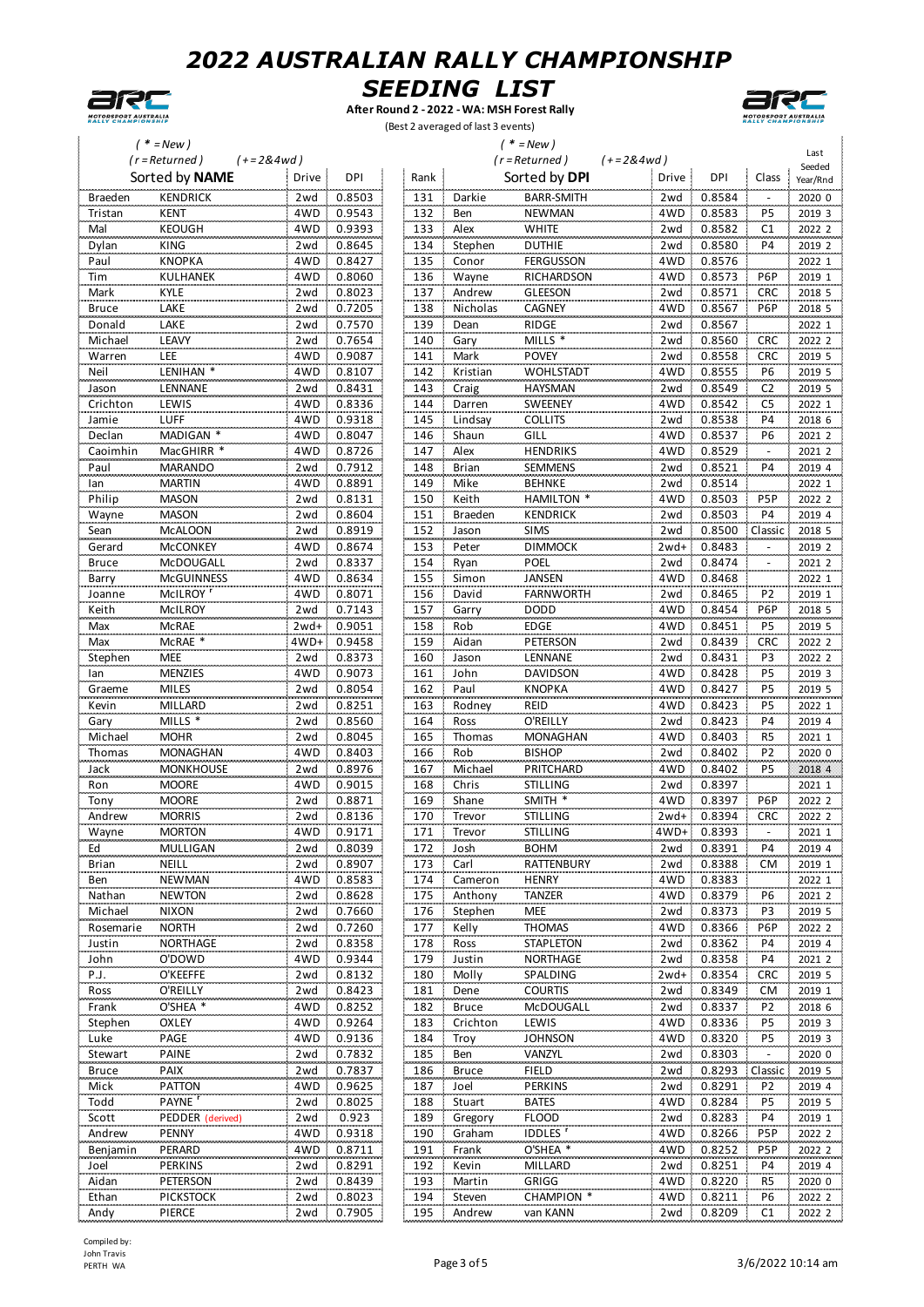



**After Round 2 - 2022 - WA: MSH Forest Rally** (Best 2 averaged of last 3 events)



|                       | $'$ * = New)                             |                                |            |                       | $(* = New)$            |             |                  |                  |                   |
|-----------------------|------------------------------------------|--------------------------------|------------|-----------------------|------------------------|-------------|------------------|------------------|-------------------|
|                       | $(r = Returned)$                         | $(+=2&4wd)$                    |            |                       | $(r = Returned)$       | $(+=2&4wd)$ |                  |                  | Last<br>Seeded    |
|                       | Sorted by NAME                           | Drive<br>DPI                   | Rank       |                       | Sorted by DPI          | Drive       | DPI              | Class            | Year/Rnd          |
| Ryan                  | POEL                                     | 0.8474<br>2wd                  | 196        | Russel                | <b>WINKS</b>           | 2wd         | 0.8206           | P <sub>5</sub>   | 2019 2            |
| Jamie                 | <b>POHLNER</b>                           | 4WD<br>0.8965                  | 197        | Benjamin              | <b>SHELDRICK</b>       | 2wd         | 0.8202           | <b>P4</b>        | 2018 4            |
| Mark                  | <b>POVEY</b>                             | 0.8558<br>2wd                  | 198        | Paul                  | <b>GEORGE</b>          | 2wd         | 0.8186           | P3               | 2018 5            |
| Rick                  | POWELL                                   | 4WD<br>0.8710                  | 199        | Damian                | REED                   | 2wd         | 0.8185           | <b>P4</b>        | 2019 5            |
| Michael               | PRITCHARD                                | 0.8402<br>4WD                  | 200        | Julian                | WRIGHT                 | 2wd         | 0.8184           | <b>CRC</b>       | 2022 2            |
| Craig                 | <b>PUZEY</b>                             | 4WD<br>0.8697                  | 201        | Peter                 | <b>EWING</b>           | 4WD         | 0.8179           | P <sub>5</sub>   | 2022 1            |
| Brendan               | QUARTERMAINE                             | 0.7704<br>2wd                  | 202        | Steve                 | <b>FISHER</b>          | 4WD         | 0.8166           | P6               | 2019 5            |
| Nathan                | QUINN                                    | 0.9744<br>4WD                  | 203        | James                 | <b>DIMMOCK</b>         | 2wd         | 0.8164           |                  | 2022 1            |
| Tony                  | QUINN                                    | 0.8962<br>2wd+                 | 204        | Stephen               | <b>DIXON</b>           | 2wd         | 0.8164           | P3               | 2019 1            |
| Tony                  | <b>QUINN</b>                             | 4WD+<br>0.9252                 | 205        | Leland-Jay            | WILLIAMS               | 2wd         | 0.8153           | CRC              | 2021 2            |
| Martin                | <b>RADFORD</b>                           | 0.6808<br>2wd                  | 206        | Peter                 | <b>VLANDIS</b>         | 2wd         | 0.8145           |                  | 2020 0            |
| Kevin                 | RAEDEL                                   | 2wd<br>0.7565                  | 207        | Tim                   | <b>BAYER</b>           | 2wd         | 0.8139           | CC               | 2019 1            |
| Craig                 | <b>RANDO</b>                             | 4WD<br>0.9010                  | 208        | Andrew                | <b>MORRIS</b>          | 2wd         | 0.8136           | C1               | 2018 4            |
| Carl                  | RATTENBURY                               | 0.8388<br>2wd                  | 209        | P.J.                  | O'KEEFFE               | 2wd         | 0.8132           |                  | 2021 1            |
| Rex                   | RATTENBURY '                             | 0.7626<br>2wd                  | 210        | Philip                | <b>MASON</b>           | 2wd         | 0.8131           | P <sub>3</sub>   | 2021 2            |
| Glen                  | <b>RAYMOND</b>                           | 4WD<br>0.9814                  | 211        | Peter                 | TREZONA                | 2wd         | 0.8127           | <b>P4</b>        | 2021 2            |
| Matt                  | <b>RAYMOND</b>                           | 0.7972<br>2wd                  | 212        | Lance                 | <b>STRINGER</b>        | 2wd         | 0.8116           | CM               | 2019 1            |
| Stephen               | <b>RAYMOND</b>                           | 4WD<br>0.9303                  | 213        | Jake                  | <b>BRAMBLE</b>         | 2wd         | 0.8115           |                  | 2020 0            |
| Bodie                 | READING                                  | 0.8985<br>4WD                  | 214        | Nick                  | SEYMOUR                | 2wd         | 0.8108           | P <sub>2</sub>   | 2019 4            |
| Damian                | REED                                     | 0.8185<br>2wd                  | 215        | Jesse                 | <b>HEITMANN</b>        | 2wd         | 0.8108           | С                | 2021 2            |
| Lochlan               | REED                                     | 0.7947<br>2wd                  | 216        | Neil                  | LENIHAN <sup>*</sup>   | 4WD         | 0.8107           | P <sub>5</sub> P | 2022 2            |
| Brendan               | <b>REEVES</b>                            | 0.9883<br>4WD                  | 217        | Nathan                | <b>RODDAM</b>          | 2wd         | 0.8105           | P <sub>2</sub>   | 2018 4            |
| Ivan                  | <b>REGESTER</b>                          | 4WD<br>0.9014                  | 218        | Elliot                | <b>RITCHIE</b>         | 4WD         | 0.8105           | P <sub>5</sub>   | 2019 3            |
| Rodney                | REID                                     | 0.8423<br>4WD                  | 219        | Mark                  | <b>BEARD</b>           | 2wd         | 0.8103           | C <sub>1</sub>   | 2018 6            |
| Kody                  | <b>REYNOLDS</b>                          | 4WD<br>0.8982                  | 220        | James                 | <b>WILSON</b>          | 2wd         | 0.8095           | P <sub>3</sub>   | 2021 2            |
| Wayne                 | RICHARDSON                               | 4WD<br>0.8573                  | 221        | Molly                 | SPALDING               | 4WD+:       | 0.8092           | P <sub>5</sub>   | 2022 2            |
| Dean                  | <b>RIDGE</b>                             | 2wd<br>0.8567                  | 222        | Robert                | <b>GORST</b>           | 2wd         | 0.8089           |                  | 2022 1            |
| Elliot                | RITCHIE                                  | 4WD<br>0.8105                  | 223        | Keith                 | FACKRELL               | 2wd         | 0.8083           | C                | 2021 2            |
| Glen                  | RIVERS <sup>*</sup>                      | 0.7252<br>2wd                  | 224        | Joanne                | McILROY                | 4WD         | 0.8071           | P <sub>5</sub> P | 2022 2            |
| Nathan                | <b>RODDAM</b>                            | 0.8105<br>2wd                  | 225        | Tim                   | KULHANEK               | 4WD         | 0.8060           | P <sub>5</sub>   | 2018 4            |
| Alex                  | RULLO <sup>*</sup><br>RULLO <sup>*</sup> | 0.8971<br>4WD                  | 226        | David                 | WRIGHT                 | $2wd+$      | 0.8056           | P <sub>2</sub>   | 2018 3            |
| Peter                 | <b>RYKERS</b>                            | 0.8968<br>4WD                  | 227<br>228 | Graeme                | <b>MILES</b><br>KELTIE | 2wd         | 0.8054           | <b>CM</b>        | 2019 1            |
| Damien                | <b>SCHEY</b>                             | 0.7626<br>2wd<br>4WD<br>0.9044 | 229        | Mark<br>Stephen       | <b>WHITAKER</b>        | 4WD<br>2wd  | 0.8049<br>0.8047 | P6P<br>P3        | 2019 1<br>2021 2  |
| Peter<br><b>Brett</b> | <b>SCHUMACHER</b>                        | 0.7609<br>4WD                  | 230        | Ben                   | <b>HAYES</b>           | 2wd         | 0.8047           | <b>P4</b>        | 2018 6            |
| Ben                   | <b>SEARCY</b>                            | 0.9271<br>4WD                  | 231        | Declan                | MADIGAN *              | 4WD         | 0.8047           | P6P              | 2022 2            |
| Matthew               | SELLEY                                   | 2wd<br>0.9046                  | 232        | Michael               | <b>MOHR</b>            | 2wd         | 0.8045           | Classic          | 2019 5            |
| <b>Brian</b>          | <b>SEMMENS</b>                           | 0.8521<br>2wd                  | 233        | Hugh                  | HARMER                 | 4WD+:       | 0.8043           | P <sub>5</sub> P | 2022 2            |
| Jarrod                | SEWELL <sup>*</sup>                      | 0.7761<br>2wd                  | 234        | Ed                    | <b>MULLIGAN</b>        | 2wd         | 0.8039           | C                | 2021 2            |
| Nick                  | SEYMOUR                                  | 2wd<br>0.8108                  | 235        | Todd                  | PAYNE                  | 2wd         | 0.8025           | <b>P4</b>        | 2022 2            |
| Benjamin              | <b>SHELDRICK</b>                         | zwa l<br>0.8202                | 236        | Mark                  | KYLE                   | zwa         | 0.8023           | Р3               | 2019 3            |
| Richard               | SHIMMON                                  | 0.9449<br>4WD                  | 237        | Ethan                 | <b>PICKSTOCK</b>       | 2wd         | 0.8023           | P3               | 2019 5            |
| Jason                 | <b>SIMS</b>                              | 0.8500<br>2wd                  | 238        | Rod                   | <b>FOWLER</b>          | 2wd         | 0.7992           | СM               | 2022 2            |
| Brian                 | <b>SMITH</b>                             | 0.7977<br>2wd                  | 239        | Glenn                 | CAMPBELL               | 2wd         | 0.7991           | P1               | 2019 5            |
| Carter                | SMITH *                                  | 2wd<br>0.7716                  | 240        | Adam                  | <b>BUTLER</b>          | 4WD         | 0.7985           | P <sub>5</sub>   | 2019 3            |
| Daniel                | SMITH *                                  | 0.7870<br>4WD                  | 241        | <b>Brian</b>          | <b>SMITH</b>           | 2wd         | 0.7977           | P4               | 2019 5            |
| David                 | SMITH *                                  | 0.7899<br>2wd                  | 242        | Matt                  | RAYMOND                | 2wd         | 0.7972           | P <sub>2</sub>   | 2019 4            |
| Shane                 | SMITH *                                  | 4WD<br>0.8397                  | 243        | William (Bill) FULTON |                        | 4WD         | 0.7957           | P <sub>5</sub>   | 2019 3            |
| Molly                 | SPALDING                                 | $2wd+$<br>0.8354               | 244        | Meng                  | <b>CHUNG</b>           | 2wd         | 0.7955           |                  | 2022 1            |
| Molly                 | SPALDING                                 | 4WD+ 0.8092                    | 245        | Graham                | WALLIS                 | 2wd         | 0.7953           | <b>CRC</b>       | 2019 4            |
| Veronica              | <b>STACK</b>                             | 0.6692<br>2wd                  | 246        | Lochlan               | REED                   | 2wd         | 0.7947           | P <sub>2</sub>   | 2019 4            |
| Ross                  | <b>STAPLETON</b>                         | 0.8362<br>2wd                  | 247        | Stephen               | VASS                   | 2wd         | 0.7942           | <b>CM</b>        | 2022 2            |
| <b>Brett</b>          | <b>STEPHENS</b>                          | 0.8901<br>2wd                  | 248        | Anthony               | <b>CHUDLEIGH</b>       | 2wd         | 0.7931           | N3               | 2019 1            |
| Blake                 | <b>STEVENS</b>                           | 0.7342<br>2wd                  | 249        | Richard               | <b>FINCHAM</b>         | 4WD         | 0.7921           | P6               | 2018 4            |
| David                 | <b>STILES</b>                            | 2wd<br>0.7811                  | 250        | Paul                  | MARANDO                | 2wd         | 0.7912           | P <sub>3</sub>   | 2020 0            |
| Chris                 | <b>STILLING</b>                          | 0.8397<br>2wd                  | 251        | Andy                  | PIERCE                 | 2wd         | 0.7905           | P3               | 2018 3            |
| Trevor                | <b>STILLING</b>                          | 0.8394<br>2wd+                 | 252        | David                 | SMITH *                | 2wd         | 0.7899           | P <sub>3</sub>   | 2022 2            |
| Trevor                | <b>STILLING</b>                          | 0.8393<br>4WD+                 | 253        | Daniel                | SMITH *                | 4WD         | 0.7870           | C4               | 2022 2            |
| Nathan                | <b>STOKES</b>                            | 0.7764<br>4WD                  | 254        | Andrei                | ARTAMONOV              | 2wd         | 0.7862           | P <sub>2</sub>   | 2020 0            |
| Adrian                | <b>STRATFORD</b>                         | 0.9034<br>2wd                  | 255        | Christopher           | FITZGERALD             | 4WD         | 0.7844           |                  | 2022 1            |
| Lance                 | <b>STRINGER</b>                          | 2wd<br>0.8116                  | 256        | <b>Bruce</b>          | <b>PAIX</b>            | 2wd         | 0.7837           | Classic          | 2019 5            |
| Peter                 | STRINGFELLOW                             | 0.7678<br>2wd                  | 257        | Stewart               | <b>PAINE</b>           | 2wd         | 0.7832           | <b>P4</b>        | 2018 4            |
| Tony                  | <b>SULLENS</b>                           | 0.9435<br>$2wd+$               | 258        | Les                   | WALKDEN                | 4WD         | 0.7823           |                  | Sched R 2019 3    |
| Tony                  | <b>SULLENS</b>                           | 4WD+ 0.9436                    | 259        | Hugh                  | HARMER                 |             | 2wd+ 0.7812      | P4               | 2019 1            |
| Darren                | <b>SWEENEY</b>                           | 4WD 0.8542                     | 260        | David                 | <b>STILES</b>          |             | 2wd  0.7811      | P <sub>2</sub>   | 2019 <sub>4</sub> |

Compiled by: John Travis<br>PERTH WA